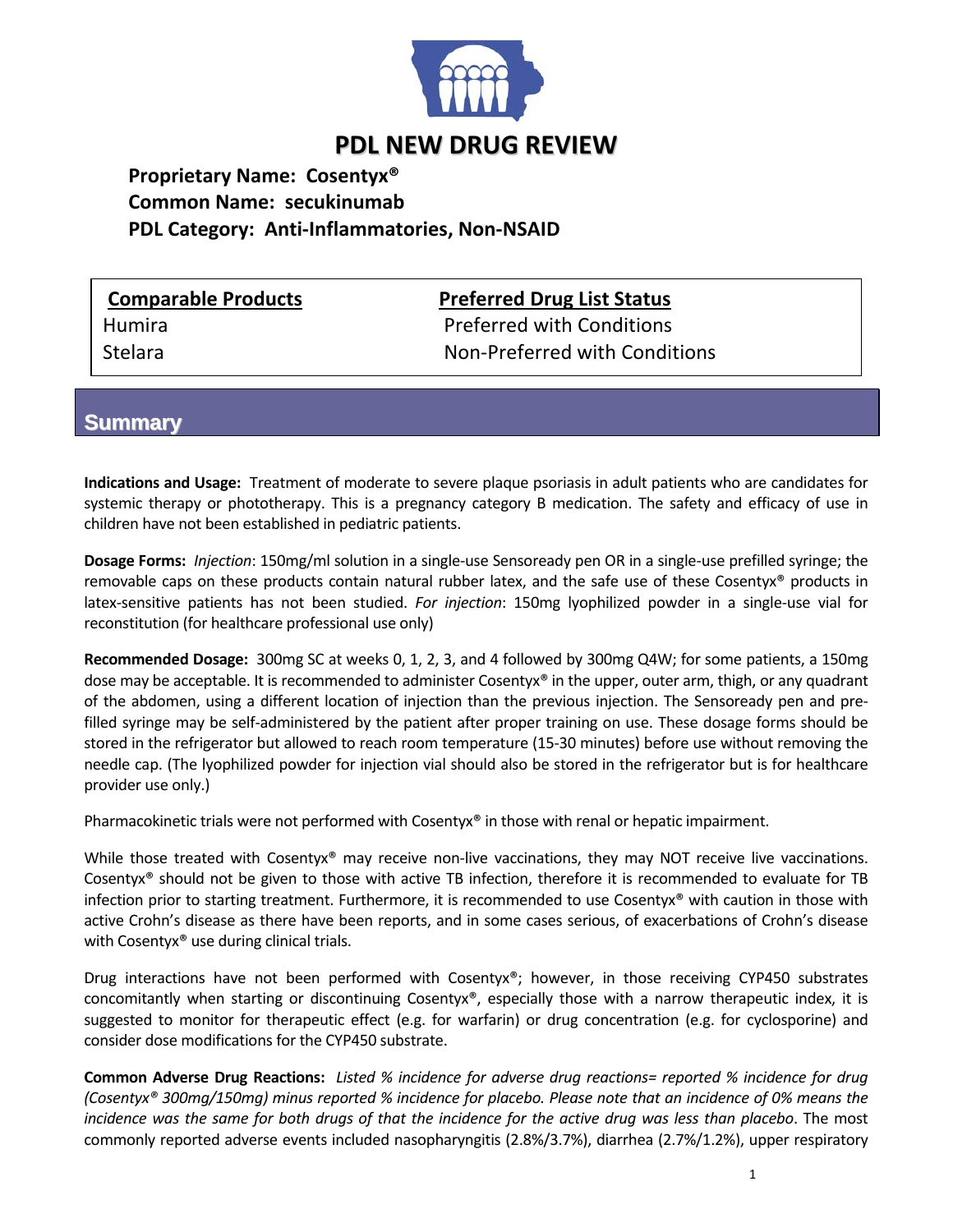tract infection (1.8%/2.5%), rhinitis (0.7%/0.7%), oral herpes (1%/0%), pharyngitis (1.2%/1.0%), urticaria  $(0.5\%/1.1\%)$ , and rhinorrhea  $(1.1\%/0.2\%)$ . Infections were also reported in clinical trials with Cosentyx<sup>®</sup> vs placebo (9.8%), as well as serious infections (0%).

**Contraindications:** Serious hypersensitivity reaction to secukinumab or any component of the compound

## **Manufacturer:** Novartis Pharmaceuticals

Analysis: Secukinumab, the active ingredient of Cosentyx<sup>®</sup>, is a recombinant human monoclonal IgG1/k antibody that is expressed in a recombinant Chinese Hamster Ovary (CHO) cell line. It binds specifically to the interleukin‐17A (IL‐17A) cytokine and inhibits its interaction with the IL‐17 receptor, thus prohibiting the release of pro‐inflammatory cytokines and chemokines. (IL‐17 is a naturally occurring cytokine involved in normal inflammatory and immune responses).

There were 4 multicenter, randomized, double‐blind, placebo‐controlled that assessed the safety and efficacy of Cosentyx® in adults (N=2403) with plaque psoriasis who had a minimum body surface area involvement of 10%, a Psoriasis Area and Severity Index (PASI) score ≥12, and who were candidates for phototherapy or systemic therapy. The table below includes additional information regarding each study.

| Study # | <b>Study Characteristics</b>                                                                                                                                                                                   |
|---------|----------------------------------------------------------------------------------------------------------------------------------------------------------------------------------------------------------------|
| Study 1 | N=738 randomized to placebo or Cosentyx® 150mg or 300mg<br>$\bullet$<br>Non-responders randomized to placebo crossed over to Cosentyx® at week 12<br>All treated for up to 52 weeks                            |
| Study 2 | N=1306 randomized to Cosentyx® 150mg or 300mg, placebo, or biologic active control<br>$\bullet$<br>Non-responders randomized to placebo crossed over to Cosentyx® at week 12<br>All treated for up to 52 weeks |
| Study 3 | N=177 randomized to placebo or Cosentyx <sup>®</sup> 150mg or 300mg<br>Assessed safety, tolerability, and usability of Cosentyx® pre-filled syringe for 12 weeks                                               |
| Study 4 | N=182 randomized to placebo or Cosentyx® 150mg or 300mg<br>Assessed safety, tolerability, and usability of Cosentyx® Sensoready pen for 12 weeks                                                               |

The endpoints for all the trials were the proportion who achieved a reduction in PASI score of ≥75% (PASI 75) from baseline to week 12 and treatment success (clear or almost clear) on the Investigator's Global Assessment modified 2011 (IGA).

Study 2 included a biologic active‐control (N=323) that was administered as etanercept 50mg BIW for 12W then QW. PASI 75 was achieved in 44% the active-control arm. The Cosentyx® group had a significantly higher number of patients who met criteria vs comparators (p<0.001 for each Cosentyx® dose vs comparators). The proportion with a response of 0 or 1 on the IGA at week 12 was also significantly higher (p<0.001 for each Cosentyx® dose vs comparators) with each Cosentyx<sup>®</sup> dose vs placebo or etanercept (27.2%).<sup>2</sup>

PASI 90 at week 12 was an additional endpoint assessed; this was achieved in 59% (N=145) of the Cosentyx® 300mg group and 39% (N=95) of the 150mg group vs 1% (N=3) of the placebo group in trial 1. In trial 2, the results were 54% (N=175) and 42% (N=137) vs 2% (N=5), respectively. Similar results were seen in trials 3 and 4.

Results of the 4 trials are presented in the table below.

|                                          | PASI 75 response | IGA of clear or almost clear |  |
|------------------------------------------|------------------|------------------------------|--|
| Trial 1                                  |                  |                              |  |
| Cosentyx <sup>®</sup> 300mg<br>$(N=245)$ | 200 (82%)        | 160 (65%)                    |  |
| Cosentyx <sup>®</sup> 150mg<br>$(N=245)$ | 174 (71%)        | 125 (51%)                    |  |